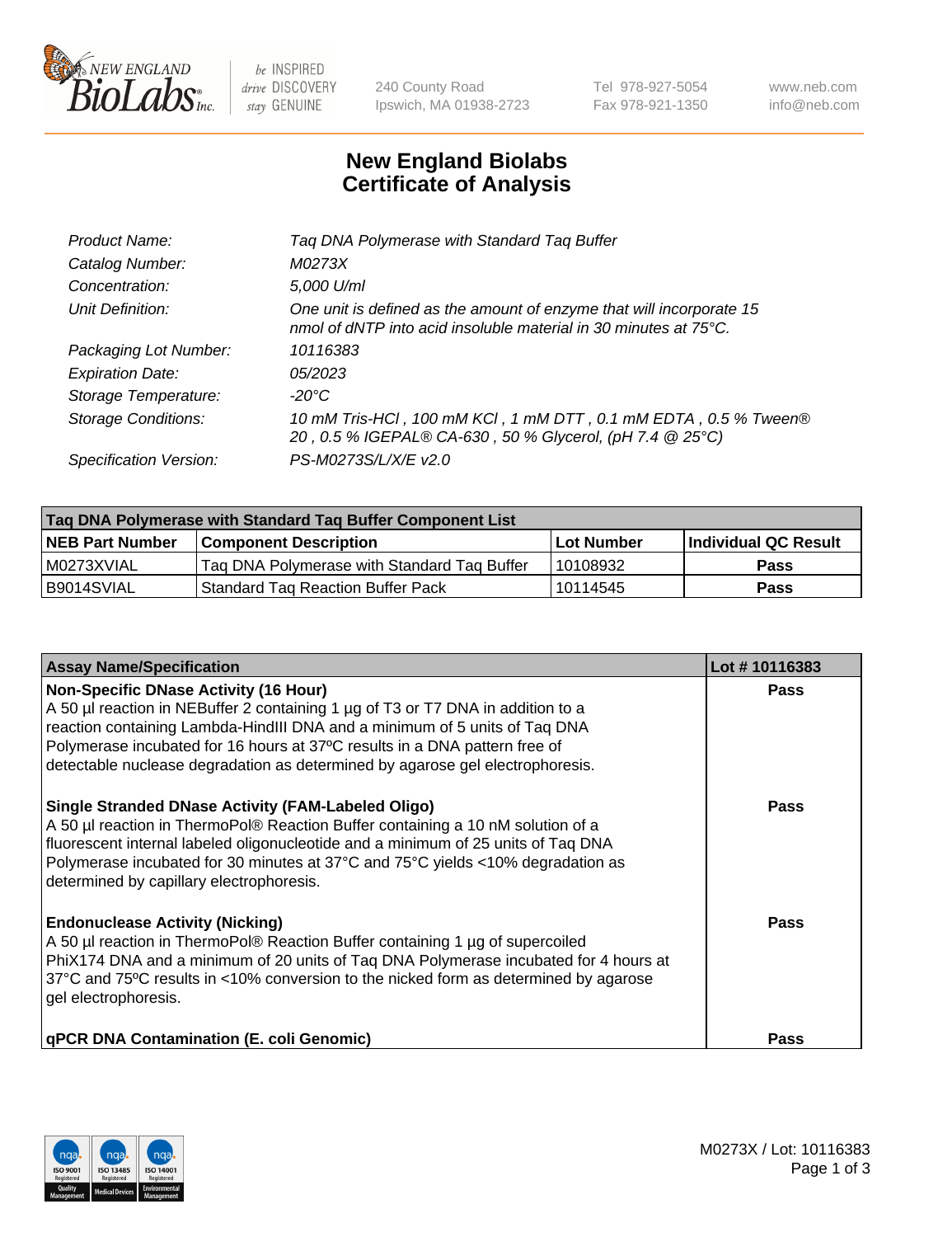

be INSPIRED drive DISCOVERY stay GENUINE

240 County Road Ipswich, MA 01938-2723 Tel 978-927-5054 Fax 978-921-1350

www.neb.com info@neb.com

| <b>Assay Name/Specification</b>                                                                                                                                                                                                                                                                                                                                   | Lot #10116383 |
|-------------------------------------------------------------------------------------------------------------------------------------------------------------------------------------------------------------------------------------------------------------------------------------------------------------------------------------------------------------------|---------------|
| A minimum of 5 units of Taq DNA Polymerase is screened for the presence of E. coli<br>genomic DNA using SYBR® Green qPCR with primers specific for the E. coli 16S rRNA<br>locus. Results are quantified using a standard curve generated from purified E. coli<br>genomic DNA. The measured level of E. coli genomic DNA contamination is ≤ 1 E. coli<br>genome. |               |
| <b>RNase Activity (Extended Digestion)</b><br>A 10 µl reaction in NEBuffer 4 containing 40 ng of a 300 base single-stranded RNA<br>and a minimum of 1 µl of Taq DNA Polymerase is incubated at 37°C. After incubation<br>for 16 hours, >90% of the substrate RNA remains intact as determined by gel<br>electrophoresis using fluorescent detection.              | <b>Pass</b>   |
| <b>Protein Purity Assay (SDS-PAGE)</b><br>Taq DNA Polymerase is ≥ 99% pure as determined by SDS-PAGE analysis using Coomassie<br>Blue detection.                                                                                                                                                                                                                  | <b>Pass</b>   |
| <b>Phosphatase Activity (pNPP)</b><br>A 200 µl reaction in 1M Diethanolamine, pH 9.8, 0.5 mM MgCl2 containing 2.5 mM<br>p-Nitrophenyl Phosphate (pNPP) and a minimum of 100 units Taq DNA Polymerase<br>incubated for 4 hours at 37°C yields <0.0001 unit of alkaline phosphatase activity<br>as determined by spectrophotometric analysis.                       | <b>Pass</b>   |
| PCR Amplification (5.0 kb Lambda DNA)<br>A 50 µl reaction in Standard Taq Reaction Buffer in the presence of 200 µM dNTPs and<br>0.2 µM primers containing 5 ng Lambda DNA with 1.25 units of Taq DNA Polymerase for<br>25 cycles of PCR amplification results in the expected 5.0 kb product.                                                                    | <b>Pass</b>   |

This product has been tested and shown to be in compliance with all specifications.

One or more products referenced in this document may be covered by a 3rd-party trademark. Please visit <www.neb.com/trademarks>for additional information.